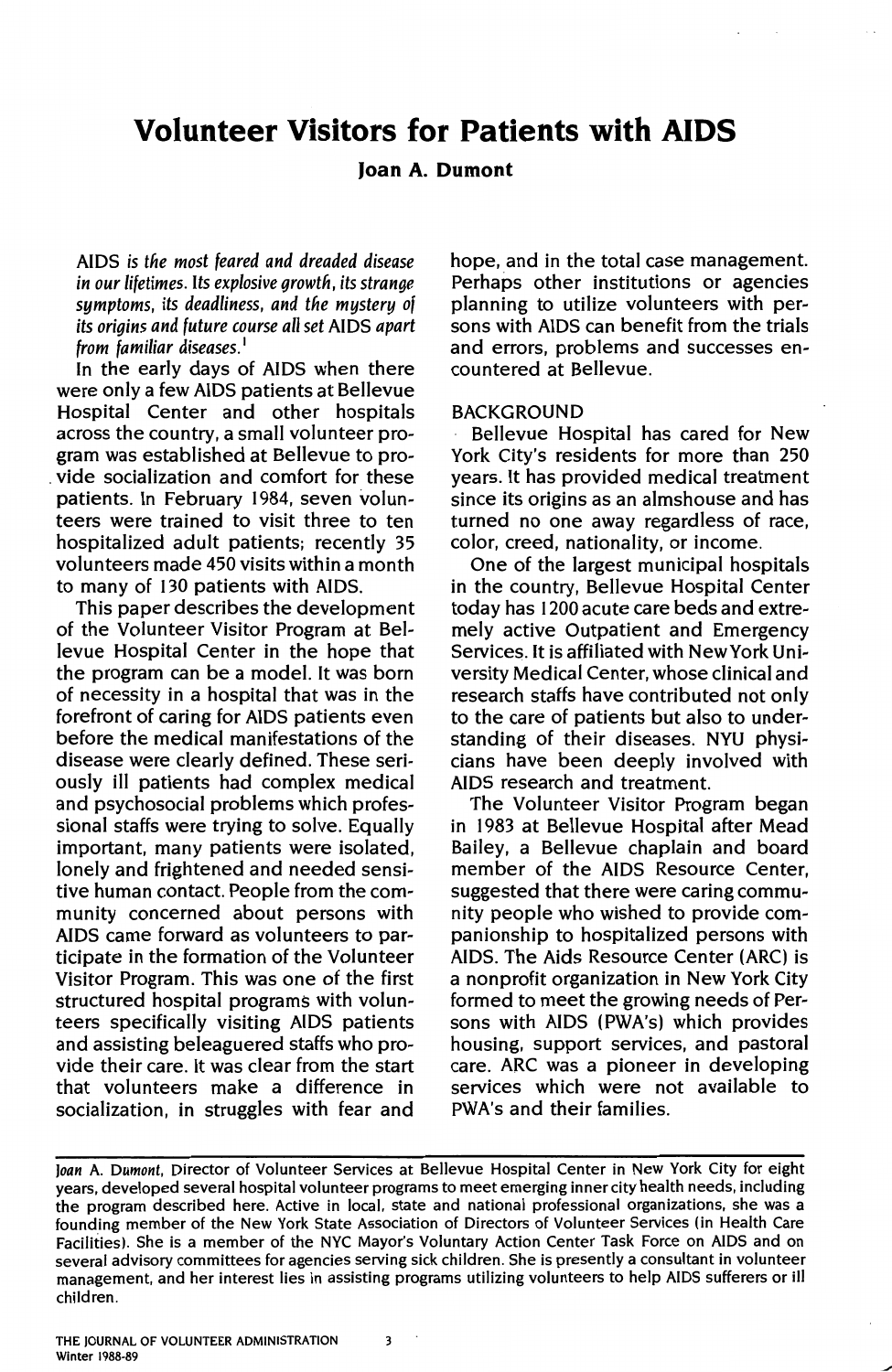Chaplain Bailey, already seeing PWA's as patients at Bellevue, was keenly aware of the lack of supports and services for them. He seized the opportunity to bring the resources of a community agency into a public, teaching hospital to try to meet some of the needs of patients with this baffling disease who were often alone and ostracized.

Planning for this program took several months. The AIDS Resource Center worked with the directors of Social Work and Volunteer Services and the chaplains to lay foundations within the hospital. First, approval to proceed was required from the hospital administration. Since Bellevue is committed to providing medical care for the sick poor, this was easily obtained. (Some hospitals were not supportive of such programs since they did not want to acknowledge the presence of AIDS in their facilities or the fact that special care was required.)

Bellevue had already formed a hospital-wide AIDS Task Force comprised of representatives of departments which had staff working with PWA's. Active members included physicians, nurses, health educators, social workers, administrators, and staff from the Infection Control, Personnel, Patient Advocacy, Methadone Maintainance, Child Life, Therapeutic Activities, Food Service, Housekeeping, Employee Health Services, and Community and Public Relations departments. Task Force members were encouraging and helpful in establishing the volunteer program. They were aware of the multifaceted approaches needed in this crisis.

The Task Force also assisted in promoting educational efforts so that all hospital employees, no matter what their jobs, were informed about this new and frightening disease. More specific information was required in many instances for better care of PWA's. In addition, it was necessary for staff to learn how to work with volunteers as well as patients in these new circumstances.

A program protocol, description of volunteer duties, and plan for training were developed. These initial steps as well as supervision, support, arrangements with staff on the units, recruitment, screening, and assignment were carried out by the directors of Volunteer Services and Social Work with help from volunteers. The first volunteer, one of the original ARC group, had difficulty keeping in touch with the other volunteers due to his employment commitments. The second volunteer was a seminary student, also from ARC, who was able to be more involved. He worked closely with staff and volunteers and was invaluable in forming the foundations of the program. As the program grew, the directors needed more help with many functions; and a part-time coordinator, who later became full-time, was hired. The two departments continued to jointly manage the program and oversee all aspects.

### THE PROGRAM

Volunteer Visitors at Bellevue visit adult patients with AIDS or AIDS Related Complex during their hospital stay. These patients are usually critically ill, have little hope of recovery, are faced with profound medical and social problems, and may have few family or friends. A visit might include a bit of conversation, listening to what may be troubling a patient, bringing a sandwich or soda, running an errand, or simply sitting and holding a patient's hand.

The program coordinator assigns volunteers to visit patients and works with the volunteers and staff to assess the needs of patients. In addition, he is responsible for the organization of all aspects of the program, is in constant contact with the volunteers, and conducts training and support meetings. He has expanded services for patients and broadened the role of volunteers now that he is full-time. As noted above, at first volunteers had assisted in coordinating and training functions. However, responding to the need for more and consistent staff, the Auxiliary to Bellevue provided the half-time salary for a professional coordinator which was supplemented by a grant from Chase Manhattan Bank to make the position fulltime.

Thirty-five volunteers made approximately 450 visits to 113 of about 130 hospitalized AIDS patients in the month of May 1988. Since the program began in 1984, men and women, artists, clergy, members of church groups, professionals, people in business, students, retirees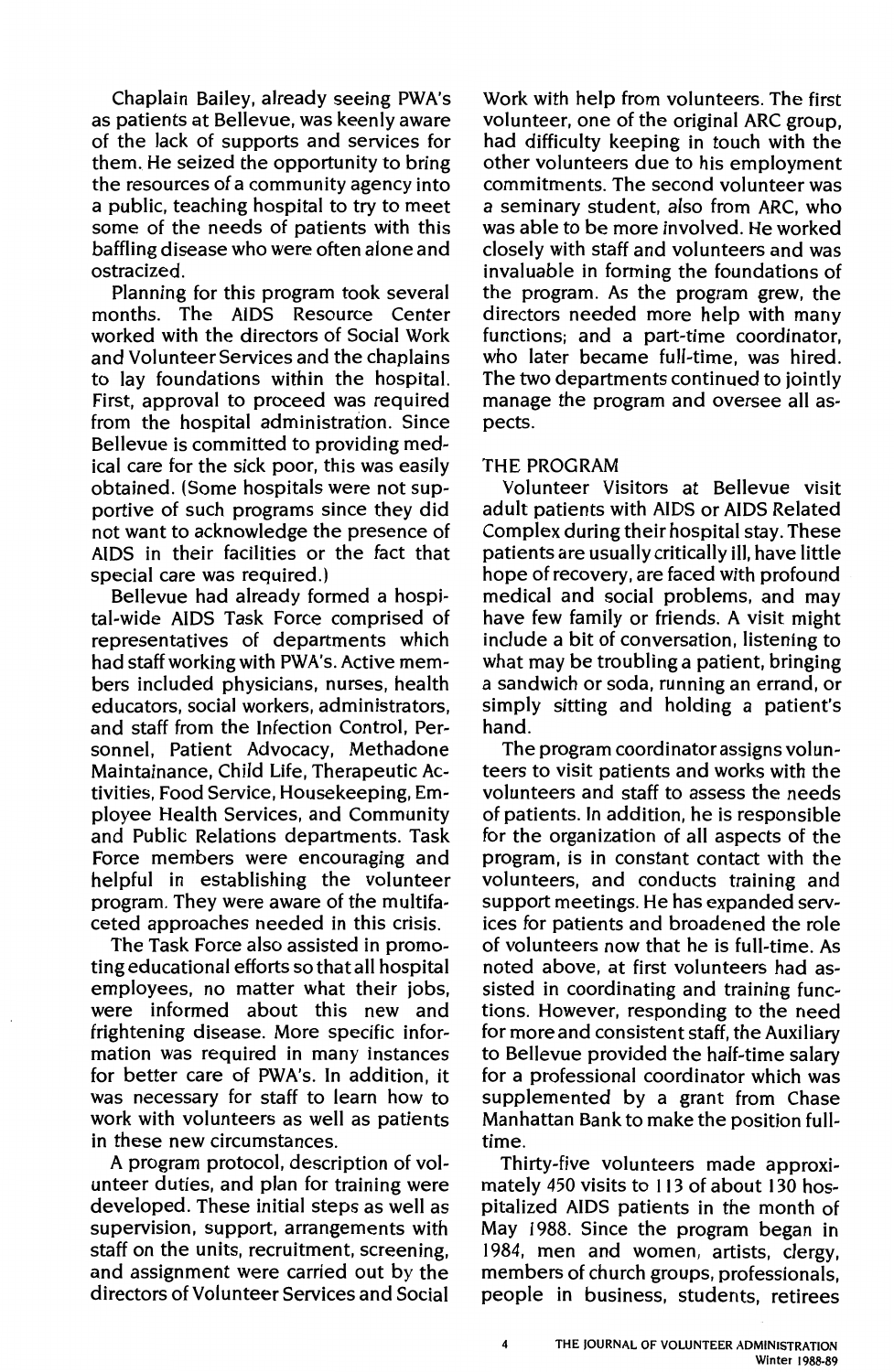and others who are not working, PWA's, people of all ages, both gay and nongay, have come forth. Although patients were primarily male homosexuals in the early days, now more than 80 percent of hospitalized PWA's at Bellevue are minority, intravenous drug abusers, and an increasing number, perhaps IO percent, are women. Many of the volunteers are white, middle class, who require information about substance abuse and minority cultures in addition to discussion about ways to relate to disenfranchised people.

#### Recruitment

The first group of volunteers was referred to Bellevue through the AIDS Resource Center, which continued to help with recruiting, particularly with seminary students and clergy for whom AIDS was a new and compelling issue. Recruitment information and program descriptions periodically are sent to churches, community groups, and local papers. Articles in magazines and newspapers about the plight of PWA's have stimulated people with the desire to help to come in on their own. AIDS organizations and community volunteer centers have referred candidates, and word of mouth has brought PWA's as well as friends of patients and other volunteers. Recruiting of more minority volunteers and appropriate recovered substance abusers is indicated.

The flow of candidates has been slow but steady. During the past year, 75 potential candidates were trained in five training sessions. However, a continuous supply of new volunteers is essential as there is turnover due to burnout, even with good support and opportunities for taking time off. More than 150 volunteers have taken the training; 35 are currently active while several others are on leave.

#### Screening

Candidates for this program are not easy to assess. People who are caring, compassionate, sensitive to others, have a good sense of self, can listen, can advocate, and possess a sense of humor have emerged as having good potential as Volunteer Visitors.

There is a vast range of applicants, each with different reasons for wishing to vol-

unteer and each with an unusual personal story. A widow in her 70s wanted to help because she was indignant that "nobody cared about people sick with AIDS." A married couple, an actor and actress, volunteered because they had known people with AIDS through their work. A writer concerned about PWA's was also looking for experience to help him decide upon a career change. Others have had loved ones who have died of AIDS.

All candidates were screened upon first telephone contact by the Director of Volunteer Services who later interviewed them. Although a second interview originally was conducted by the Director of Social Work, now this responsibility lies with the program coordinator. It is important to note that the screening process continues through the training, at which time any problems related to the candidate's joining the program perceived by either the program staff or the candidate are resolved. A candidate who is unsure may, with more knowledge and self awareness, find the impact of involvement too great and decide to leave. Or, as in only a few cases, the program staff will suggest another assignment, perhaps not in direct contact with AIDS patients, at Bellevue or another organization.

#### Training and Support

All volunteers take the training in two four-hour sessions prior to being assigned to visit patients.<sup>2</sup> The training in June 1988 was the fourteenth program. Modifications and additions have been made through the years, reflecting the acquisition of new information, changes in the patient population, and volunteer feedback. Although individuals come in with varying amounts of information and diversity of experience, all must take the Bellevue training in order to ensure a baseline of knowledge.

The first training session provides an introduction to AIDS, including infection control, psychosocial aspects of AIDS, profiles of drug abusers, spiritual issues, and the role and responsibilities of the volunteer. During the second meeting, a PWA discusses living with AIDS, and participants explore their feelings and attitudes about issues such as illness, death and dying, minorities, homosexuality, and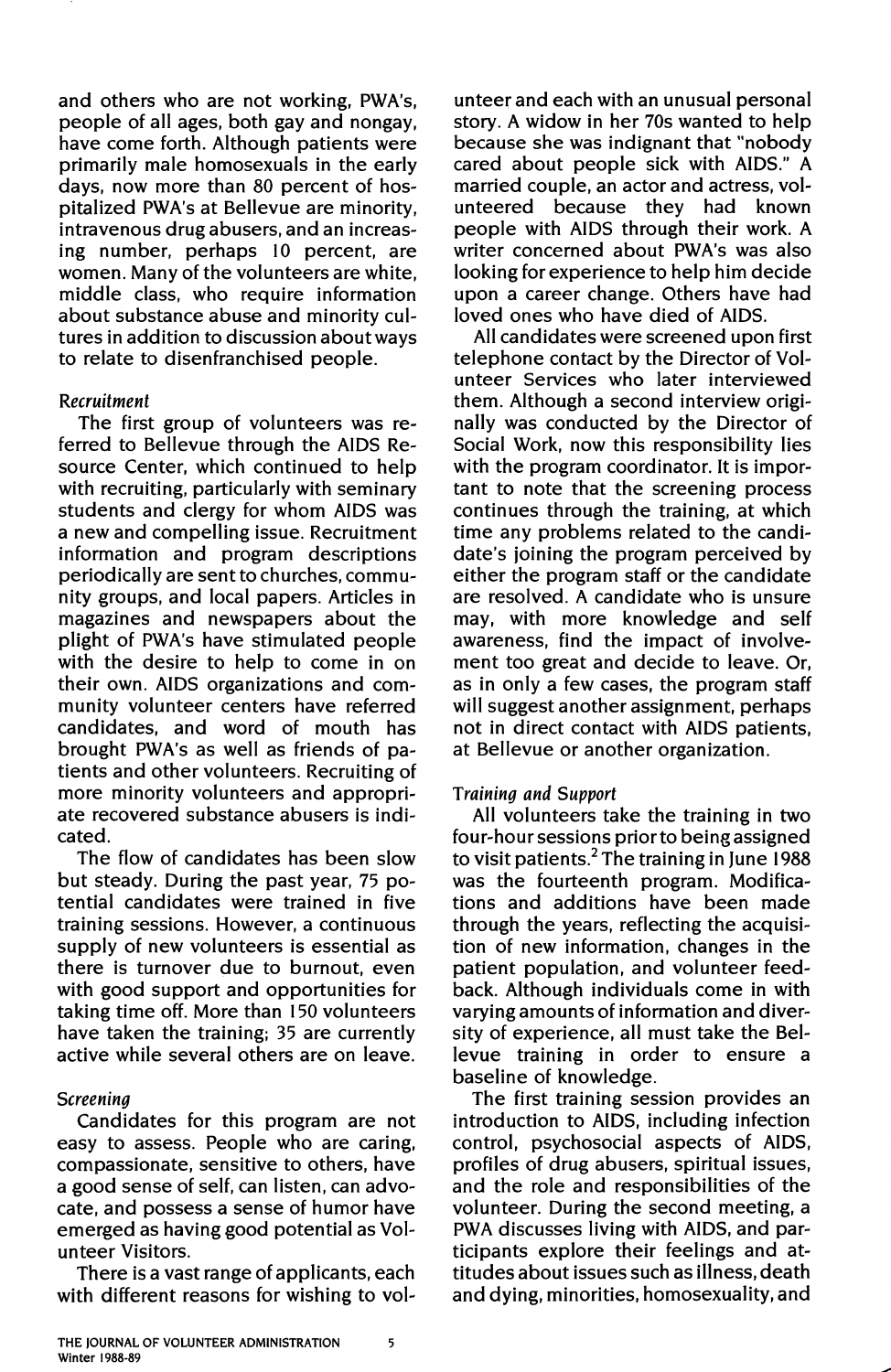substance abuse. Questions and open discussion are encouraged. These sessions are productive and promote the expression of true feelings and responses. The motivation of the participants creates a positive and dynamic tone that contributes to their learning.

A vital component of this program is the monthly support meeting. Conducted by the coordinator, there may be speakers to provide new information and perspectives but there is always opportunity to share in discussions about patients, issues, and emotions. These meetings are meaningful for the volunteers and also **give** the coordinator insights and information about patients and the operation of the program.

The "buddy" process by which most volunteers start their visiting is a valuable part of education and support. Usually, a new volunteer will accompany an experienced volunteer in one or two visits to patients, learning not only about visiting but how to find one's way around the hospital since the patients are on many different units. These first visits ease the way for new, nervous, and eager volunteers.

### Operation of the Program

All candidates, no matter where they may be placed at Bellevue Hospital Center, must be medically cleared before they can volunteer. Specifically, they must have had a medical checkup within a year prior to serving and be cleared for hepatitis, rubella, chicken pox and tuberculosis.

Upon completion of medical clearances, volunteers obtain a jacket and identification which they must wear whenever they are serving in the hospital. It is imporant that the Volunteer Visitors are clearly identified to signify primarily to patients that they are visiting because they choose to do so, an important message in light of all the fears about AIDS. Also, they are often spotted by staff and asked to give additional assistance.

The coordinator first meets with patients, asking them if they wish visitors. Each volunteer is assigned one to four PWA's to visit and continues to visit the same patients while they are in the hospital. Some patients may have several volunteers who visit at different times but are part of an assigned team. The volunteer team will often meet together or talk on the telephone in order to discuss each patient's needs. The use of teams with team leaders relieves the coordinator in a variety of ways but he is readily available for the volunteers.

A typical visiting experience for a volunteer with four patients might be as follows:

Patient A is new and recently diagnosed. He says he wants a Volunteer Visitor but is not feeling well enough to talk, and he is wary. The volunteer stays only a few minutes and says that he will be back another time.

Patient B had been discharged the previous day.

Patient C is in her room and pleased to see the volunteer whom she has known for many months during her hospital stays and clinic visits. There is easy talk about things they share as their friendship has grown. The patient reports that she will be released to an apartment with nursing coverage through the efforts of her social worker and the volunteer.

Patient D was difficult for this volunteer. An intravenous drug user who initially was moody and skeptical about the Volunteer Visitor's reasons for spending time with him, he had recently appeared glad for the visits and was able to talk. The volunteer had brought in a milkshake, which he had stored in the refrigerator in the Nursing Station. The Volunteer Visitor scheduled this visit at the end of the day so that he could spend unlimited time with the patient. Patient D was not in his room. He had died that morning.

The foregoing synopsis of 90 minutes of volunteer time produced a wide range of emotions for this volunteer and for which no one can ever be fully prepared.

It is obvious that volunteers in this program must be able to deal with diverse situations and feelings. Many bring extraordinary experiences and exceptional strengths. When asked in the initial interviews about knowledge of or contact with people who are substance abusers, some volunteers report that they, themselves, are recovered alcoholics or drug abusers. They have benefitted from "Twelve Step" or other recovery programs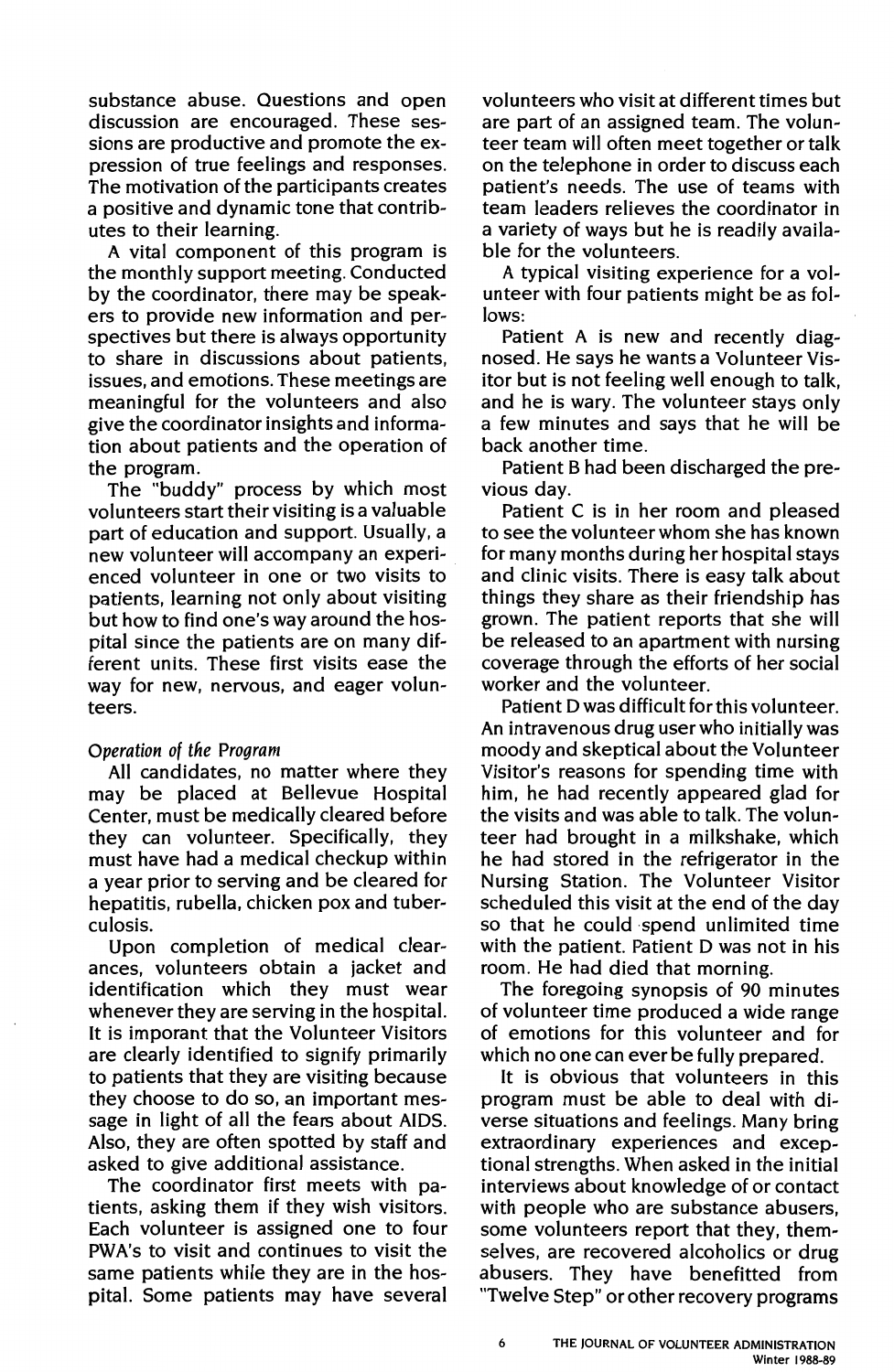and continuous support from their groups. They want to be Volunteer Visitors because they are grateful for their own recoveries and want to pay back. They bring with them an established pattern of helping others.

The Volunteer Coordinator plays a key role in providing support to all volunteers, particularly in their time of stress or sadness. His sensitivity and knowledge of the volunteers are vital not only in matching volunteers to patients but also in supporting their continuing relationships with patients. He is the resource and referral person who tries to obtain solutions for the problems patients present which, since the volunteers are not visiting as professionals, must be handled by appropriate hospital personnel.

The Volunteer Visitors have become part of the team at Bellevue. They handle themselves well, working along with various professional staffs, and are respected for their willingness to assist in many different ways as well as for their dedication to the patients. They also share with their peers in support meetings, giving and gaining, and contribute much of themselves at other times. Recent examples of their expanding activity are the formation, with supervision, of Alcoholics Anonymous, Narcotics Anonymous, and other support groups for patients as well as groups for adolescent children of AIDS patients.

### A BROADER VIEW

Many aspects of this program are unique, reflecting the unusual characteristics of the disease compounded by the problems of the inner city. Patients have numerous medical problems and little hope for a long life. Their medical conditions change as do their related psychosocial problems and behavior. Hospital personnel and volunteers are called upon to help PWA's deal with pressing life and death issues, some of which contributed to their contracting the disease.

This program has been described with emphasis upon structure and management with several points that should be highlighted. Volunteers have given PWA's extra care, companionship and a personal touch for which paid staff lack the time, and sometimes interest or ability. A com-

munity agency brought volunteers to a public hospital which was unprepared to try to deal with this emerging crisis. The hospital responded quickly and gradually built a sound volunteer program. The strong cooperative efforts of two hospital departments in the successful management of a program with issues that involved many patients, different staffs, and volunteers are also important to note. The rallying of forces in crisis, even in a large, unwieldly institution, has been spectacular.

Today, the Volunteer Visitor Program is established with a four-year track record. The number of patients keeps on growing with changes in the demographics of the population. Volunteers will continue to make a difference, but more and varied groups should be recruited. They will . need more education about the problems of the patient population, about minorities, about people who are disenfranchised and have been in trouble with the law. The needs of patients with AIDS are so numerous and complex that volunteers will be asked to assist with a range of tasks, some of them new, from leading AA and NA groups to providing escort services, home care, and office help. There is much that volunteer administrators will need to do to support these efforts.

Volunteers have made a significant impact on the care of patients with AIDS at Bellevue Hospital Center. They have provided the extra human resources to enhance patient care, to give hope to people who are in discomfort and despair, and to make life a little better for many individuals, even if for only a very short while.